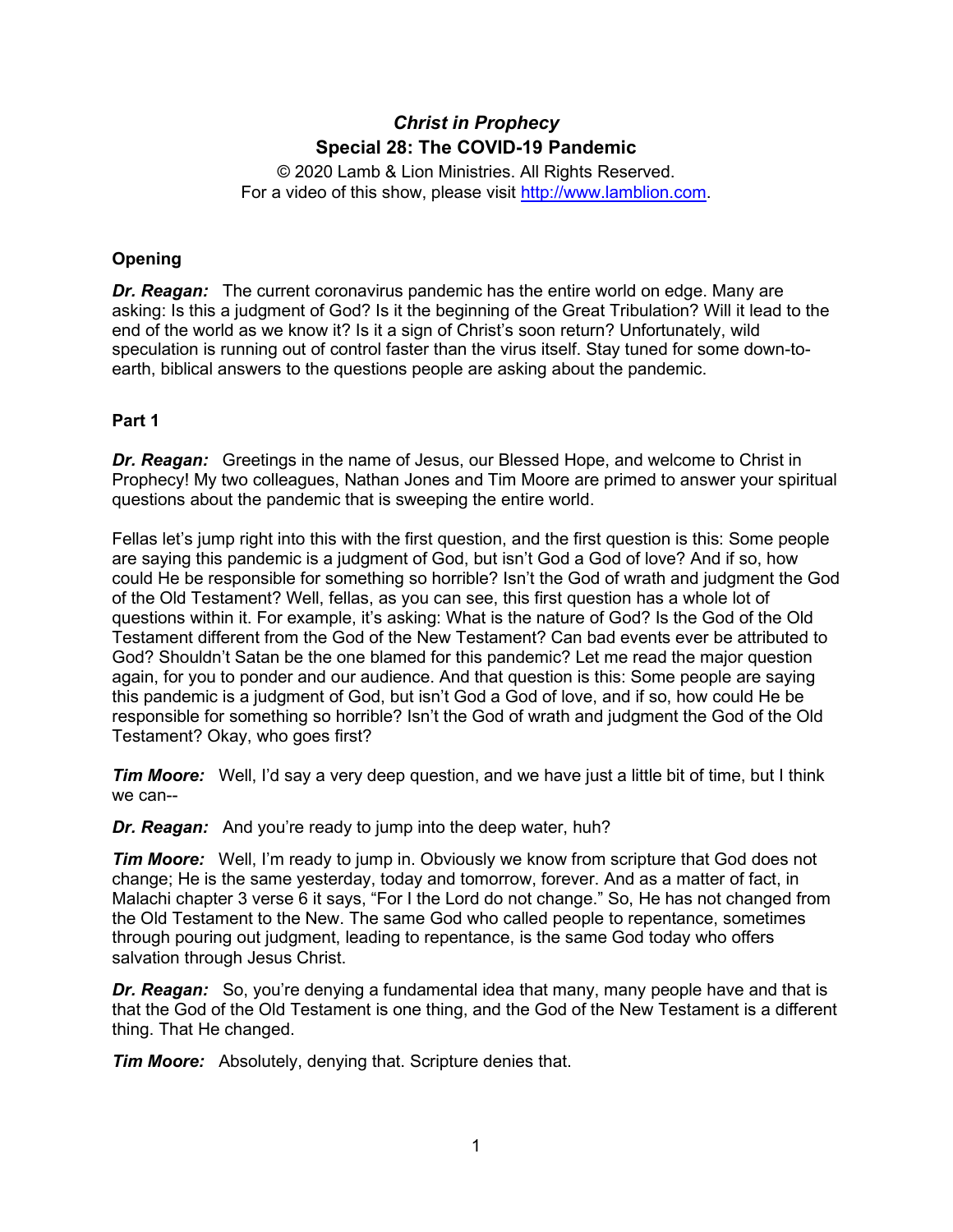*Dr. Reagan:* And one of the fundamental characteristics of God is what the theologians call His immutability; immutable, never changes.

#### *Tim Moore:* Exactly, so.

*Nathan Jones:* I like the verse when it talks about His unchanging Hebrews 13:8, "Jesus Christ is the same yesterday, today, and forever." As Tim said, He is not changing. The God of the Old Testament--it is interesting how many people will come up and say, "Well, the God of the Old Testament He's angry." It's like that old Simpson's episode where Homer is like, "God is always angry." Well, He was angry because the people were always in rebellion against Him. But you would see His love because He would come and try to use judgements to pull the people back to Him. And it's the same God then as is we have today. Well, they say, Jesus is different, no He's the God of love. He must be totally different than God. But now we are talking about the Trinity and that can get pretty deep.

*Tim Moore:* It certainly can. And obviously even in the Old Testament the way that people such as Abraham, Moses, David were credited with righteousness was not because they were holy in of themselves, but God credited to them righteousness because they believed God. That is exactly what it says regarding Abraham. It says the same thing about Noah and others. They believed God and therefore He credited them with righteousness. We put our faith in Jesus Christ. We believe that He is the Son of God and offers salvation and we are credited with righteousness as well.

*Nathan Jones:* And I love that you brought up holiness, because God's holiness is the foundation for all His other characteristics. Holy means to be set apart, to be pure. Revelation 15:4 says, "Who shall not fear You, O Lord, and glorify Your name? For You alone are holy. For all nations shall come and worship before You, for Your judgments have been manifested." And then we've got the four living creatures the seraphim that sit in front of the throne of God, and day and night they sing, "Holy, holy, holy is the Lord God almighty." The fact that He's absolutely pure, and that He's absolutely holy is the foundation for the fact that then God can judge sin because He is sinless.

*Tim Moore:* Well, and He is not only loving, which is something that is emphasized from New Testament Christians, but He is also just. He is merciful, but He is holy. Which means that He is a jealous God; He will not tolerate idolatry. And many people today are worshipping a false God of their own making who only has the attributes that they like instead of the true and living God of Scripture.

*Dr. Reagan:* Well, can bad events ever be attributed to God?

**Tim Moore:** Well, it depends upon what you consider a bad event. Let's use the most extreme example of a bad event in all of human history. I would declare that that is the crucifixion of Jesus Christ, because the absolute Son of God was crucified. He was killed. From man's perspective that is a horrible event, and it truly was. But it's also a glorious event because it proves that Jesus laid down His life; it was not taken from Him. And so, it was part of God's plan. And so, many other events in human history, God did indeed orchestrate to bring about people's repentance and to bring them back to Him.

*Dr. Reagan:* When people say that nothing evil, nothing bad, nothing you know that would upset people and get them in fear and panic could ever come from God is just nonsense.

*Tim Moore:* It is nonsense.

*Dr. Reagan:* Because God destroyed the entire earth with water.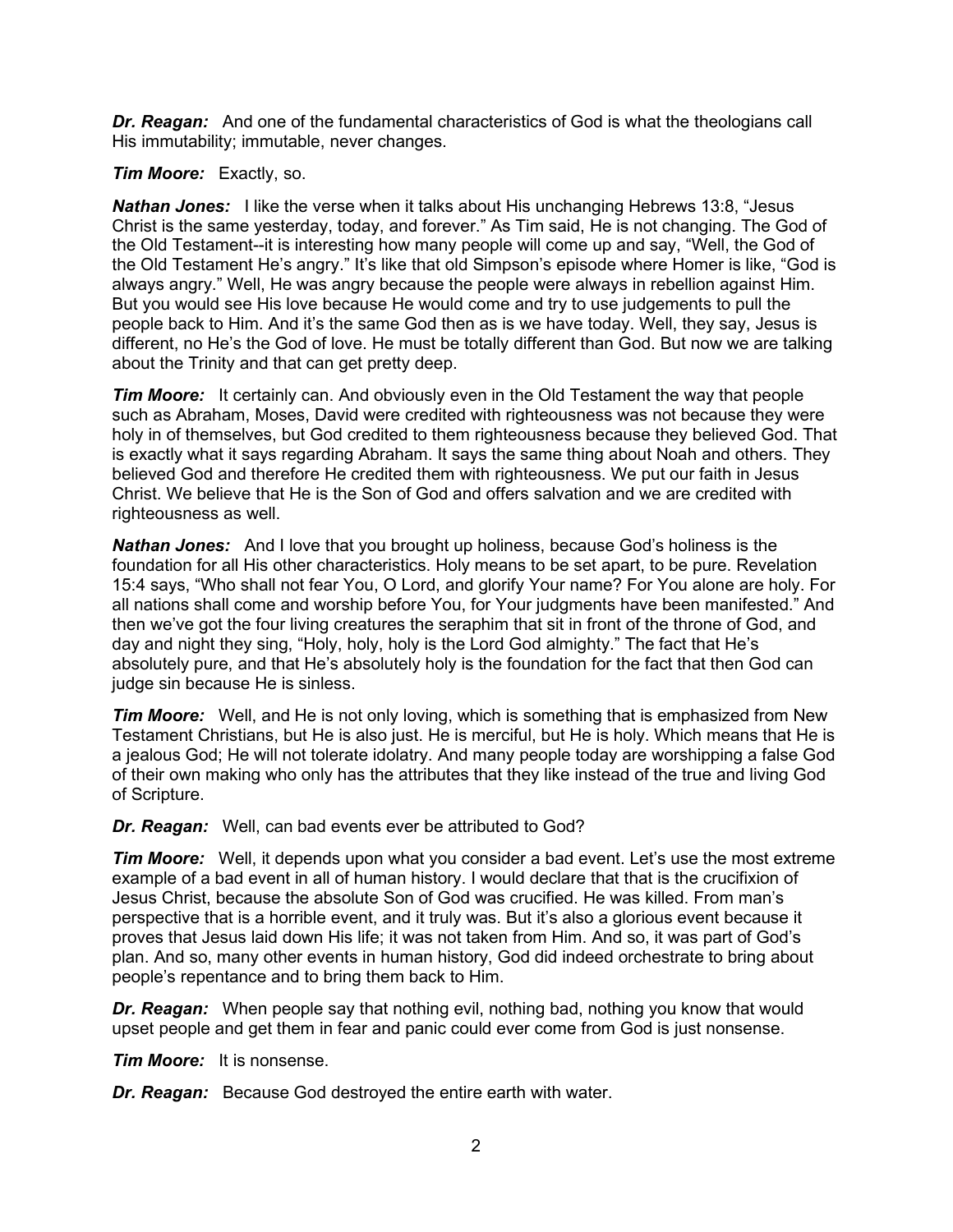*Tim Moore:* Yes, He did.

*Nathan Jones:* Right.

*Dr. Reagan:* And that wasn't Satan doing that was God doing that.

*Tim Moore:* It certainly was. Sodom and Gomorrah had the same outcome.

*Dr. Reagan:* Yeah.

*Tim Moore:* Destruction.

*Nathan Jones:* Psalm 7:11 says, "God is a just judge, and God is angry with the wicked every day." So, praise the Lord that God is actually angry with our sin. You love to use the term a cosmic teddy bear, oh, God just forgives you. I remember I was getting my haircut, with a lesbian haircutter, and she was telling me that, "Oh, she does enough good, she'll get into Heaven. God will let her in." Because you know for her, her God is a loving God who just winks at sin and does it. But we know that God is a just God. And so, when you say these good things, or bad things happen it is all based really on God's sovereignty. Who is in charge of the universe? You have a weak God if God is not in charge of everything. Now, I like to think of God's sovereignty as God's driving the car and we're the passengers. We can move around in the car. Sometimes God will stop, and we can get out of the car for gas, and get back in, but we're always going to end up at the destination which is final judgment. The judgment of the Righteous, which is a good thing if you're a Christian, and a bad thing a judgment the Great White Throne Judgment which will send the unrighteous into everlasting punishment. So, when you say good or bad, I think you're absolutely right, that is a relative statement.

*Tim Moore:* It is. And I think the other thing to consider it too many Christians think, "Well, we just get off the hook. God is not going to pour out wrath on us." And we think that the wrath of God just evaporates. No, the wrath of God, that each of us deserves, even Christians was poured out, it was poured out on Jesus Christ. And so, He laid down His life; that was God's plan. And Satan thought He had won of course at Calvary, but no, the Lord planned for Jesus Christ to lay down His life. And all of us who have put our trust in Him, our wrath, the wrath that we are due was poured out onto the Lord Jesus Christ.

*Dr. Reagan:* Well, Nathan you mentioned that God does have wrath over our sins. The one good thing about it He sure is patient.

# *Nathan Jones:* He absolutely is.

*Dr. Reagan:* Listen to these words from Nahum, "A jealous and avenging God is the Lord. The Lord is avenging and wrathful. The Lord takes vengeance on His adversaries, and He reserves wrath for His enemies. The Lord though is slow to anger, and great in power, and the Lord will by no means leave the guilty unpunished."

# *Tim Moore:* Amen.

*Nathan Jones:* Amen. That ties in with James 1:17, "Every good gift, and every perfect gift is from above and comes down from the Father of lights with whom there is no variation or shadow of turning." That verse tells us that God is unchanging, and that God is loving. So, what kind of God, if we are humans made in the image of God, are we always loving? Are we always, well, we forgive every kind of sin, do we not believe in justice? Yet, we assume that God has to be that. But God, we are made in His image, we believe in justice, and we believe in love and mercy; and God is the ultimate in that.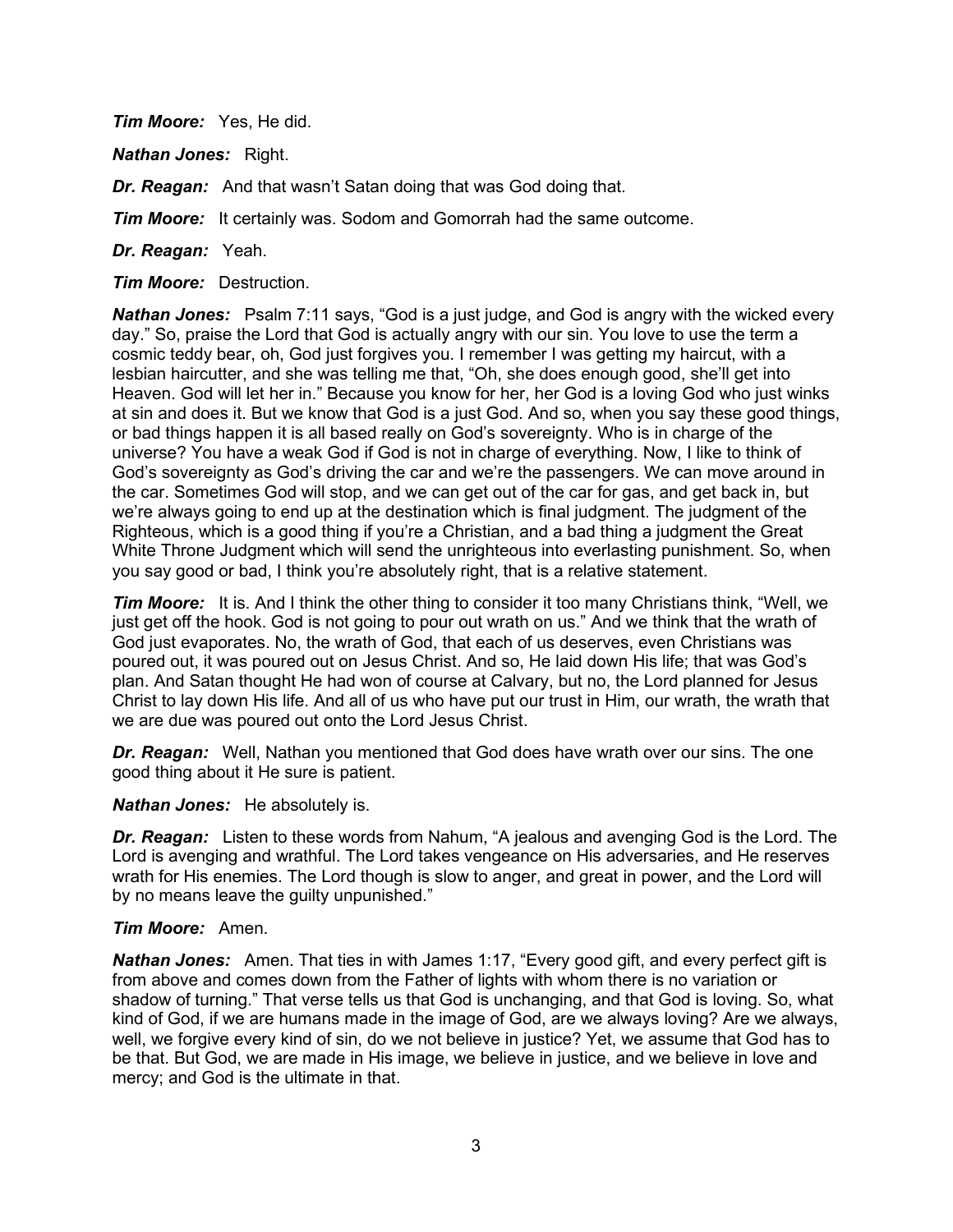*Dr. Reagan:* From a spiritual viewpoint what do you think is the message of the pandemic that's going on in the world today? Is there a message? Or is this just an event of nature?

*Tim Moore:* Go ahead, Nathan.

*Nathan Jones:* Well, I've heard three theories. The Trump's Deal of the Century with Israel, where he has tried divide the land of Israel. There is quite a number of Christians right now saying, "Well, this is God's judgment on the world for yet again trying to judge the nation of Israel." There is also the rampant abortion. I don't want to minimize the amount of people who have died from Covid-19, but in the last 3 months from January to March of 2020, nine million babies have been aborted.

*Tim Moore:* Worldwide.

*Nathan Jones:* So, maybe this is God's way of stopping that.

*Dr. Reagan:* You are talking about worldwide?

*Nathan Jones:* Worldwide. Worldwide nine million!

*Dr. Reagan:* Yeah, because China is the leader in the world.

*Nathan Jones:* Oh, absolutely; 300 million abortions to their name. And then you've got the idea that, well, Trump got up and during this State of Union Address in 2020 and just bragged about how awesome he is, and how wonderful America is, and very rarely gave thanks to God. So, there are others who are saying maybe this is a judgment like on Nebuchadnezzar for not giving the proper attention to God.

*Dr. Reagan:* The one thing God hates is pride.

*Nathan Jones:* He does.

*Dr. Reagan:* He hates it with a passion. And the Bible itself says that pride goes before a fall. Well, I got another theory for you that you didn't mention.

*Nathan Jones:* Ok, sure.

*Dr. Reagan:* I think that maybe it is a worldwide remedial judgment that God is using to call the whole world to repentance.

#### *Tim Moore:* Amen.

*Dr. Reagan:* Before the Great Tribulation. I think we are right at the threshold of the Great Tribulation. All the signs of the times are converging; it is indication that we are living in the season of the Lord's return. And I think that God's fundamental purpose in this pandemic is to draw people to repentance that they might be saved. Even when God pours out His wrath His fundamental purpose is always to bring people to salvation. And many people are sitting at home right now, probably thinking about eternity, and they never thought about it before.

*Tim Moore:* I think you're exactly right. And in Luke chapter 13 Jesus was asked about some people who suffered a tragic fate as they were worshipping in Jerusalem.

# *Dr. Reagan:* Yes.

*Tim Moore:* Pilate and the Roman soldiers created a blood bath there in Jerusalem. And Jesus said, "Well I know what you are thinking, you are thinking perhaps they were more wicked and deserving of that kind of fate." He said, "They were no more wicked than anyone else, any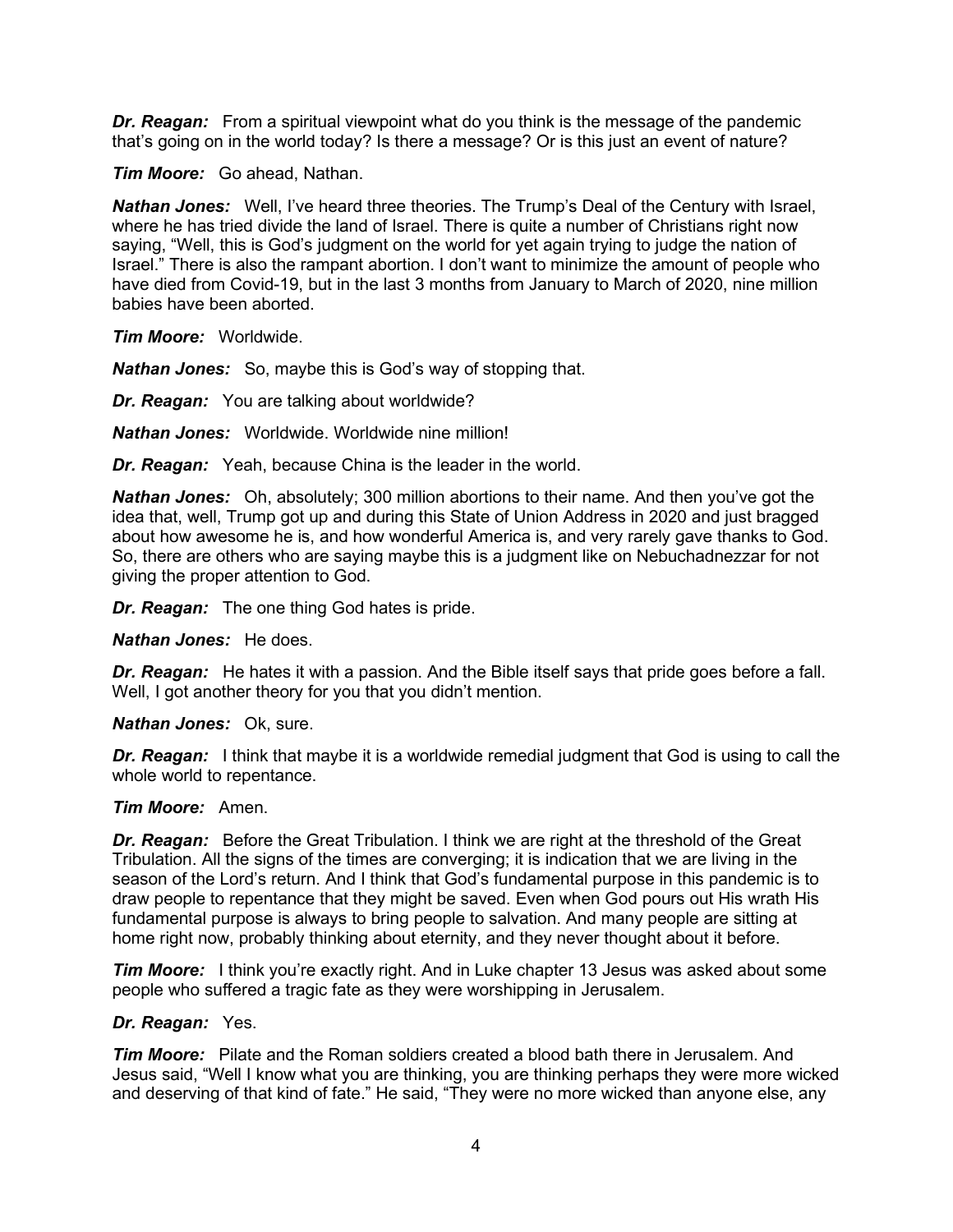more than the people who lived in the city of Siloam when a tower fell upon them and 13 were killed, they are no different either." And His bottom line lesson in both of those episodes was to say, and I'll quote the Lord Himself, "I tell you no," meaning they are no more wicked, "but unless you repent, you will all likewise perish." He said it again, "If you do not repent you will all likewise perish." And so, that is the lesson for us today. We cannot know exactly why the Lord has allowed certain things.

*Nathan Jones:* Absolutely, we can't read His mind.

*Tim Moore:* No, Job wanted to ask the Lord a few questions, you know, why am I suffering?

*Dr. Reagan:* Oh, yeah, he did.

*Tim Moore:* But the interesting thing is the Lord never answered those questions.

*Dr. Reagan:* He never does He just says the righteous shall live by faith.

*Tim Moore:* Exactly right.

*Nathan Jones:* And look at Habakkuk, he wanted to know God's plans and God says, "Well, you are just not going to believe them if I told you, so just trust Me." And I think that's it for the Church. I mean what time period have we ever lived in where all of churches have to stay at home, but He has given us the technology even in that.

*Dr. Reagan:* Well, I want to get into that in the second half of our program.

*Nathan Jones:* Okay, because it is exciting.

**Dr. Reagan:** Right now, let me just conclude this section by saying that one of the persons I respect most is Ed Hindson at Liberty University. And he put out an analysis of the whole thing; it was very great. But there was something in it that jumped out at me, he said, "Is God responsible for the pandemic?" And he said, "No." And I wrote him and I said, "You explain that to me. How can God be sovereign, and you say, 'no' because God is sovereign; He could stop this. He could have stopped it from ever beginning. He could have contained it to China. He could stop it tomorrow. God is sovereign." He said, "Well, here is the reason I said that: He said, "Certainly this is under the sovereignty of God." But he said, "God is not responsible because man is the one responsible. It is his sins that has caused this to come upon us."

*Tim Moore:* And even our original sin that caused God to create a curse upon the whole world.

*Dr. Reagan:* Yes.

**Tim Moore:** And we're still feeling ramifications of that here how many millennial later?

*Dr. Reagan:* Yes, we are the ones responsible; our sins have caused it. And we are the ones that God is speaking to and saying, "Come to Me in repentance. I will forgive it all and you can spend eternity with me."

# *Tim Moore:* Amen.

*Dr. Reagan:* Well, folks, we are going to take a brief break and when we come back we are going to take a look at different aspect of the pandemic; namely how should we as Christians respond to it?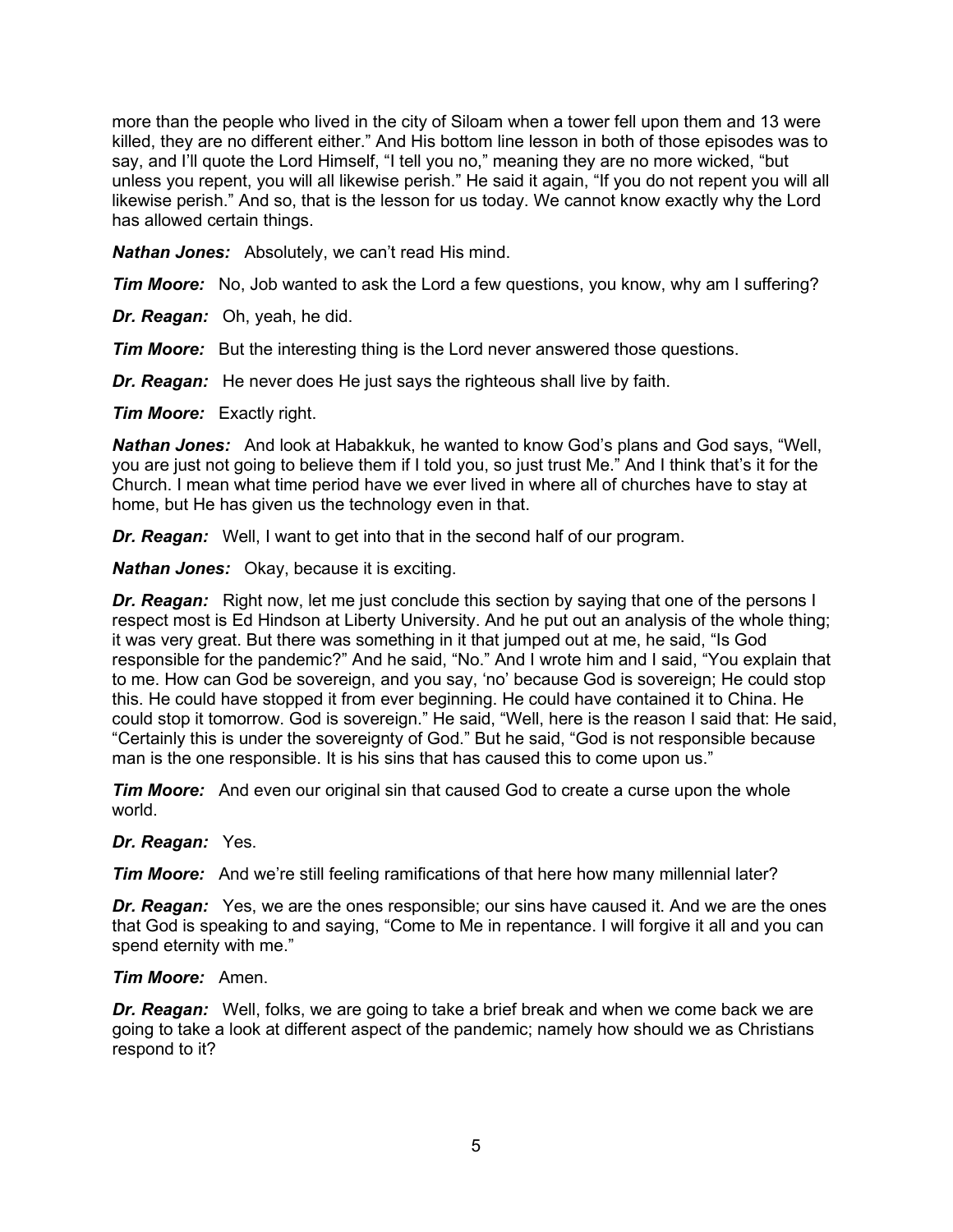# **Part 2**

**Dr. Reagan:** Welcome back to Christ in Prophecy and our discussion of the spiritual meaning of the pandemic. I want to shift our attention now to a discussion of the proper Christian response to the pandemic. But before I do so there are two quick questions I want to throw at you that people keep asking us. Number one: Is this the beginning of the Tribulation?

*Tim Moore:* I would say it is not the beginning of the Tribulation, but this is a lead into the Tribulation. We know from Scripture that in the time leading to the Tribulation that there will be birth pains. And the Lord Himself talks about earthquakes, and famines. And in one reference in Luke He talks about pandemics, or pestilence that will come upon the world. And so, these are going to be birth pains that will happen with more frequency and more intensity.

*Dr. Reagan:* So, that just leads to another question for you and that is: Then how do we know when does the Tribulation begin?

*Nathan Jones:* Well, the book of Daniel tells us flat out that the Antichrist, this one world ruler will rise by making a peace covenant with the many, meaning Israel.

*Dr. Reagan:* The moment he makes that covenant, we are into it.

*Nathan Jones:* That's it. You can count seven years to the day, of 30 days months, leading up to Jesus' Second Coming. Clearly there is no one world ruler right now. But I totally agree with Tim, not only pandemic but fearful events is one of the signs Jesus gave in Luke 21.

*Dr. Reagan:* Alright, very quickly another question: Is this the end of the world?

# *Tim Moore:* No.

*Nathan Jones:* Well, the Bible has been calling the Church Age, the end of the world for a long time. So, that part can be made. But I think we are at the end of the end of the world. But even though the Tribulation, after the Rapture comes, we still know there is a 1,000 year Millennial Kingdom after that.

# *Dr. Reagan:* That's right.

*Nathan Jones:* So, it's really hard to argue when the end of the end of the world is, but it might be as Noah learned, the end of an age. And I believe we are certainly near the end of an age.

*Dr. Reagan:* And in fact, the world really doesn't end because even at the end of the Millennium we get a new heavens and a new earth, and we are going to spend eternity on a new earth.

*Nathan Jones:* Right. So, the end of the age I would say definitely yeah.

*Dr. Reagan:* Okay. Alright. Well, let's get back to the other aspect of this that I want to discuss, and that is: What should be the attitude of Christians toward this pandemic? So, jump in there fellas.

*Tim Moore:* I think the attitude of Christians should be the same as the attitude of people who are righteous in Scripture, so, I'll use Daniel as an example. When Daniel recognized the signs of his times and recognized that the Lord was about to relent of the judgment on His people, bring them back, Daniel went into his own prayer chamber and prayed. And he prayed a prayer of repentance for himself, and his for his people.

*Dr. Reagan:* For himself and his people.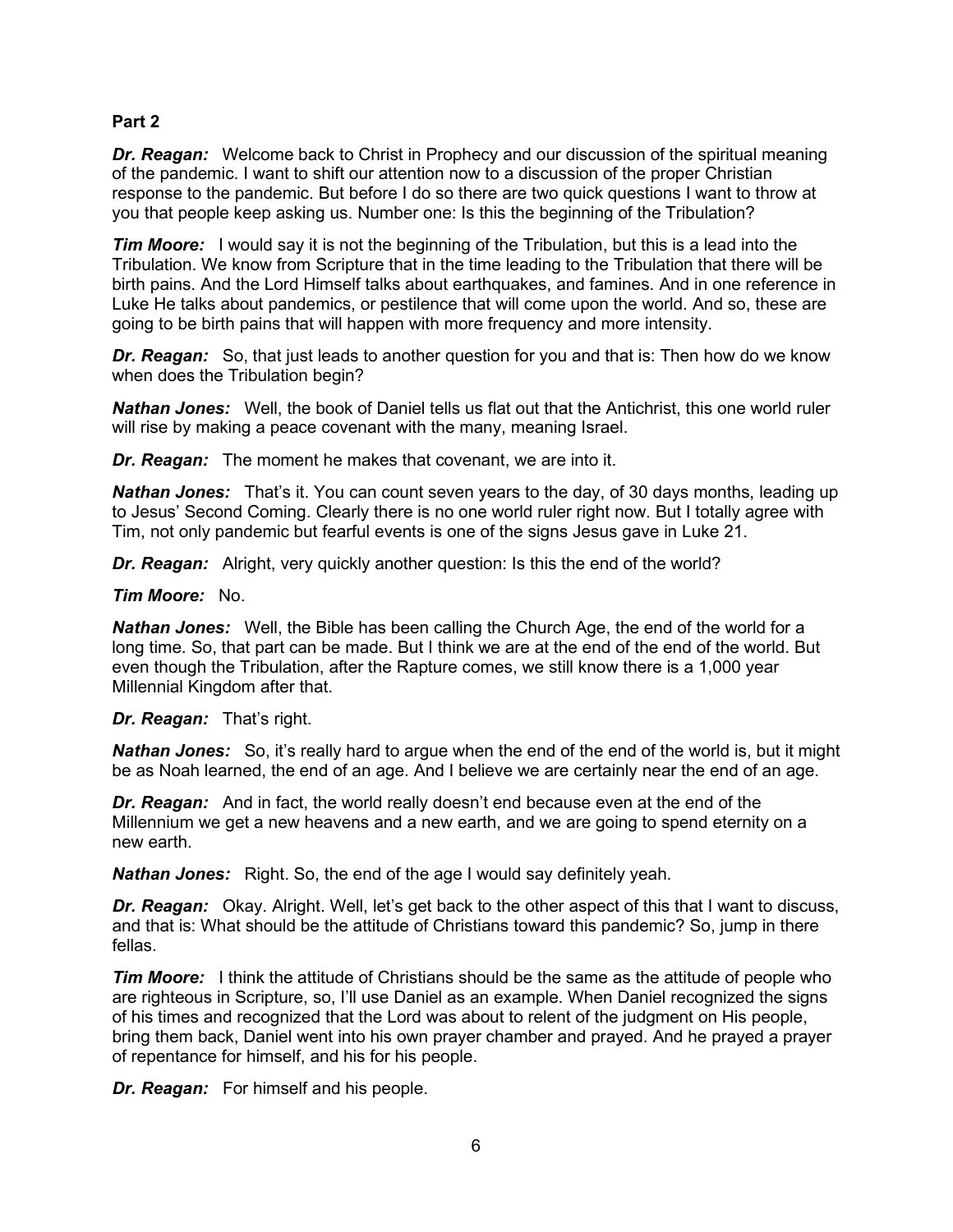*Nathan Jones:* Yes, wow.

*Dr. Reagan:* And this is the most righteous man in the land.

*Tim Moore:* Exactly. The most righteous man in the land.

*Nathan Jones:* Even Jesus said he was one of the top two.

*Tim Moore:* As a matter of fact, Daniel, there is no recorded flaws in his character, unlike many of the other greats in scripture. King David for instance was very flawed.

*Dr. Reagan:* Oh, yeah, very flawed like Sampson.

*Tim Moore:* And just like all of us. Daniel we know was flawed because he was a mortal human being. But this is not recorded in terms of delineating his flaws. But when he saw that he was living in a season of the Lord's fulfillment of a promise, a prophecy, he prayed a prayer of repentance. I think everyone of us. So, my family has been modeling this. You know you mentioned the fact that there are abortions all around the world. How have we as Christians tolerated, that is absolutely intolerable? How much have we prayed for our leaders? For our fellow neighbors and people all around us who are lost and heading toward oblivion? And so, I have to repent for sometimes my lack of concern even for those around me. And for tolerating things that should have never been allowed to happen in this country. And then as a society we obviously should repent.

*Dr. Reagan:* Nathan, what about scripture that might give people some calm who are feeling panic or fear?

*Nathan Jones:* You know when I knew ahead you were going to ask this and this verse immediately popped in mind, so I hope the Lord is leading me to this one. It is in 1 John chapter 4, verse 18, "There is no fear in love; but perfect love casts out fear, because fear involves torment. But he who fears has not been made perfect in love. We love Him because He first love us." But basically, what it is saying as Christians we are not to have a spirit of fear. People should be looking at us and seeing that we have confidence in the Lord. We abide in Him. We trust in Him. So, we have love, and we have trust. And then we share that with others to bring other people to Jesus Christ.

*Dr. Reagan:* The book of Hebrews says, "Keep your eyes on Jesus."

*Nathan Jones:* Absolutely. People should be looking at Christians saying, "Why do you have joy? Why do you have peace during it? I mean we are all panicking." And we are seeing at this phase there is a little scared and everybody is getting together, but should things continue to get worse, and worse, we are going to start seeing fear. We are going to start seeing unchristian behavior, and we as Christians need to show the love of Christ and be examples.

*Tim Moore:* Amen. I think the Lord Himself gave us a command, we don't look at it as a command sometimes, but it is, and He said in John chapter 14, verse 1, "Do not let your heart be troubled. Believe in God, believe also in Me." And that's when He said, He went to His Father's house to prepare a place for us. And so, we as Christians should not be troubled. We should not be easily swayed. And I'll use a personal example of how impactful that can be to others. My sister, Rachel, and her husband David who is a pastor as well, had a tragedy befall them several years ago. They had a little boy named Jacob who was born with a heart defect. He lived just a handful of days before he died. And that is a tragic circumstance for any mother and father, for a family. And yet, their peace, and their testimony of faith in the Lord through that moment of tragedy was so tremendous that I'll never forget they had a neighbor, a family that was Hindu, and they said, "How can you be so at peace? You've lost a child. A little baby, an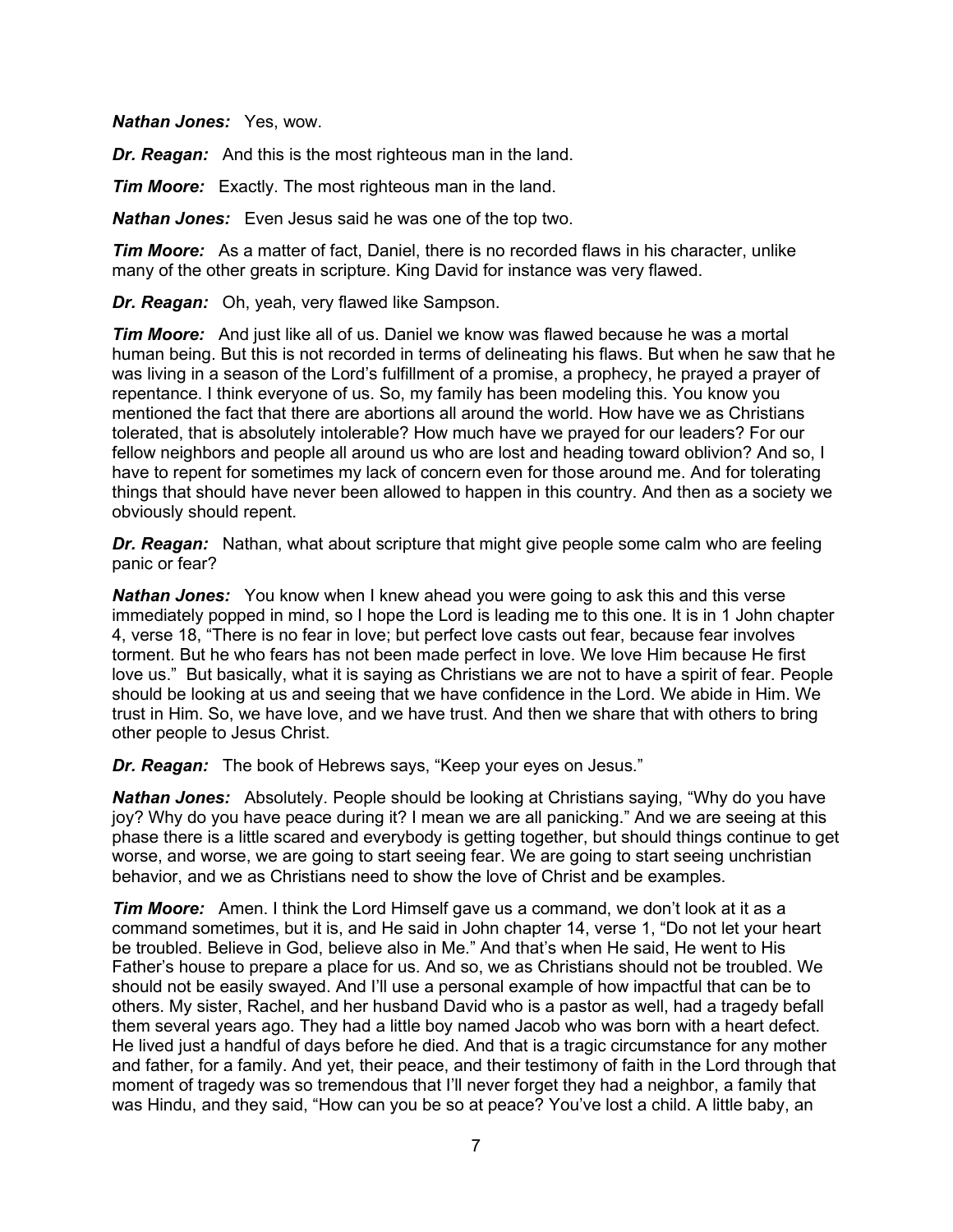innocent baby." And they said, "That's because we know Jesus Christ as our Lord and Savior." And this family said, "We don't have that kind of comfort. We don't have that kind of peace in the midst of a traumatic event." Well folks, we are seeing a traumatic event on a national stage, an international stage, and it should be Christians who manifest that level of peace, not allowing our hearts to be troubled because we know Jesus Christ.

*Dr. Reagan:* Not only do they not have peace, but for example Hindu people hire professional mourners to come and scream, and yell, and cry and carry on.

# *Tim Moore:* Yes.

*Dr. Reagan:* And we have the hope of life eternal.

*Tim Moore:* Yes, we do.

*Nathan Jones:* And I'd also add what Jesus said, "Be ready. Watch the signs." We know as Christians from reading the Bible that we are living in, as you said, the end of this age, the end times. We know that the signs of the times, like you said, are increasing in frequency and intensity. So, we need to be watchful and anticipatory. We know these things are going to happen. We know these things are going to happen, so, knowing that they are happening then we need to get others to know it so they too can be excited that Jesus is returning.

*Tim Moore:* Well, I tell you what, one of the things that I appreciate AI Mohler kind of taught me, is sometimes to pray with the Bible in one hand, and a hymnal in the other, because hymns just like David's psalms allow our hearts to cry out. This morning we had a prayer time even here at the ministry, and in one instance we didn't even have the words to put into a prayer. But we said, "Lord, we know your Holy Spirit will utter the words on our behalf." Sometimes hymnists have done that. And so here is a hymn from a lady named Priscilla Owens, she was a Scottish immigrant who lived in this country over 100 years ago, up until the Spanish Flu Pandemic of 1918-1920, and she has a song called, "Will Your Anchor Hold in the Storms of Life." And she asked this question in the first stanza: "Will your anchor hold in the storms of life, when the clouds unfold their wings of strife? When the strong tides lift and the cables strain, will your anchor drift or firm remain?" And then this is the refrain, "We have an anchor that keeps the soul steadfast in sure while the billows roll, fasten to the rock which cannot move, grounded firm and deep in the Savior's love." And indeed, we do, and we should demonstrate that to a world that is fraught with panic, and peril, and anxiety all around us.

*Dr. Reagan:* In in my morning devotions right now I am reading through the Old Testament and I'm at Joshua. And I noticed that when Joshua got ready to go into the Promise Land he was scared to death. And the thing that the Lord kept saying to him over and over, I mean it just like a broken record, over and over and over the Lord says, "Joshua be strong and courageous. Strong and courageous. Do not tremble. Do not be dismayed for the Lord your God is with you."

*Tim Moore:* Amen. And you know what is beautiful even when he gave his first command to the people of Israel, their response to him was echoing what the Lord had already spoken to his heart, they said, "Be strong and courageous." What an affirmation that the Lord was in the midst of them all.

*Dr. Reagan:* Well, those are wonderful words of comfort. Any other scriptures come to mind? I mean there are so many that we could refer to that people need to know.

# *Tim Moore:* There are.

*Nathan Jones:* I love Romans 8:38-39, "For I am persuaded that neither death nor life, nor angels, nor principalities, nor powers, nor things present, or things to come, nor height, nor